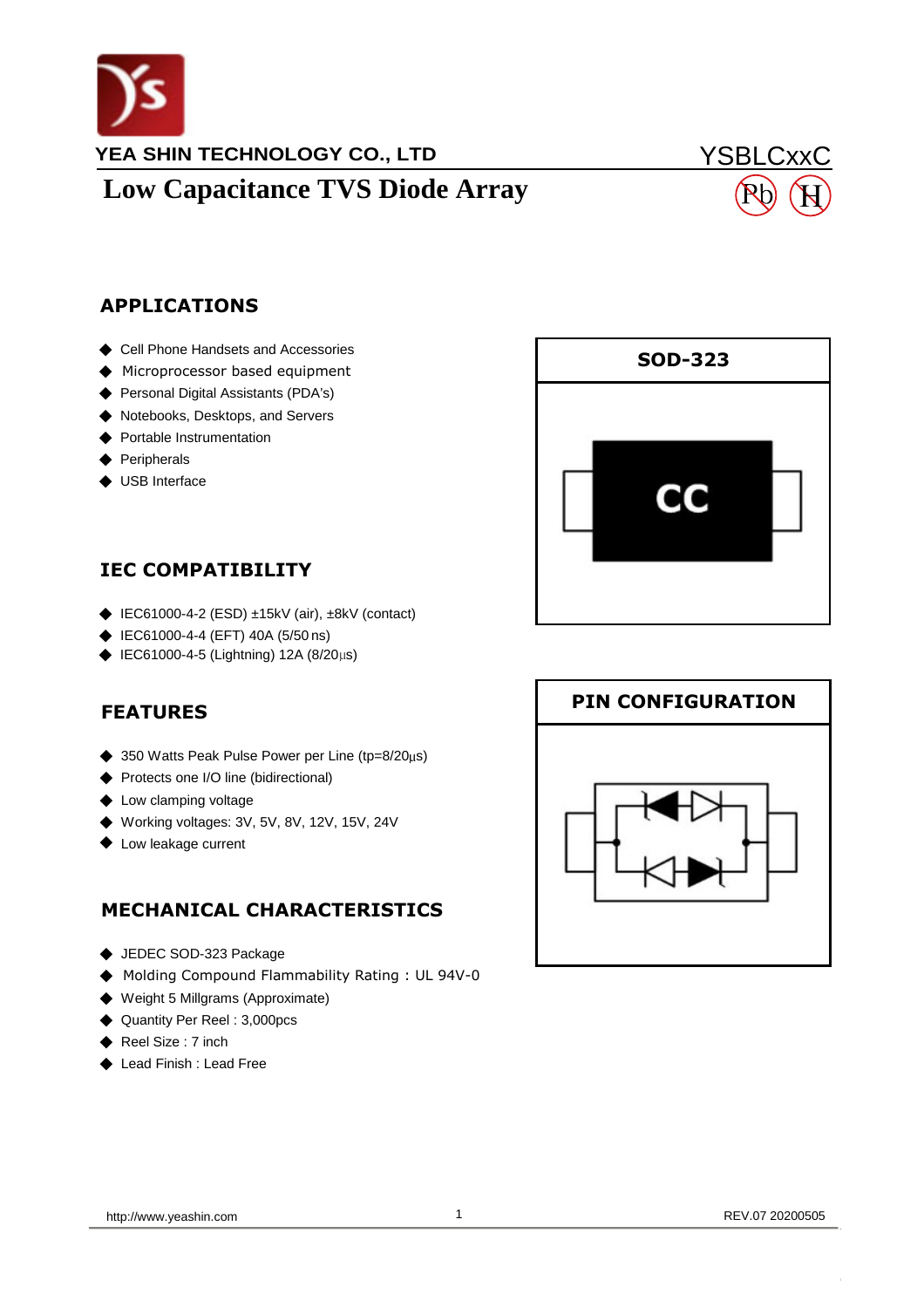## **DEVICE CHARACTERISTICS**

## YSBLCxxC

| MAXIMUM RATINGS (@ 25℃ Unless Otherwise Specified) |                  |                |        |  |  |  |
|----------------------------------------------------|------------------|----------------|--------|--|--|--|
| <b>PARAMETER</b>                                   | <b>SYMBOL</b>    | <b>VALUE</b>   | UNITS  |  |  |  |
| Peak Pulse Power (tp=8/20µs waveform)              | $P_{PP}$         | 350            | Watts  |  |  |  |
| Lead Soldering Temperature                         |                  | 260 (10 sec.)  | $\sim$ |  |  |  |
| Operating Temperature Range                        |                  | $-55 \sim 150$ |        |  |  |  |
| Storage Temperature Range                          | $I_{\text{STG}}$ | $-55 \sim 150$ | $\sim$ |  |  |  |

| ELECTRICAL CHARACTERISTICS PER LINE (@ 25℃ Unless Otherwise Specified) |                          |                         |        |              |        |        |      |              |         |         |
|------------------------------------------------------------------------|--------------------------|-------------------------|--------|--------------|--------|--------|------|--------------|---------|---------|
| PART NUMBER                                                            | <b>DEVICE</b><br>MARKING | <b>V</b> <sub>RWM</sub> | $V_B$  | $I_T$        | $V_C$  | $V_C$  |      | $I_R$        | $C_T$ 1 | $C_1$ 2 |
|                                                                        |                          | (V)                     | (V)    |              | @1A    |        |      | $(\mu A)$    | (pF)    | (pF)    |
|                                                                        |                          | (max.)                  | (min.) | (mA)         | (max.) | (max.) | (②A) | (max.)       | (typ.)  | (typ.)  |
| YSBLC03C                                                               | <b>CC</b>                | 3.3                     | 4.0    | $\mathbf{1}$ | 7.50   | 13.9   | 8    | 40           | 1.0     | 0.4     |
| YSBLC05C                                                               | AC                       | 5.0                     | 6.0    | $\mathbf{1}$ | 9.80   | 18.3   | 8    | 5            | 1.0     | 0.4     |
| YSBLC08C                                                               | <b>BC</b>                | 8.0                     | 8.5    | $\mathbf{1}$ | 13.40  | 18.5   | 8    | 2            | 1.0     | 0.4     |
| YSBLC12C                                                               | DC                       | 12.0                    | 13.3   | $\mathbf{1}$ | 19.00  | 28.6   | 6    | $\mathbf{1}$ | 1.0     | 0.4     |
| YSBLC15C                                                               | EC                       | 15.0                    | 16.7   | $\mathbf{1}$ | 24.00  | 31.8   | 5    | $\mathbf{1}$ | 1.0     | 0.4     |
| YSBLC24C                                                               | НC                       | 24.0                    | 26.7   | $\mathbf{1}$ | 43.00  | 56.0   | 3    | $\mathbf{1}$ | 1.0     | 0.4     |

Note:

1.The Total capacitance, CT of the product @ F=1MHZ, applied 0VDC.

2.The Total capacitance, CJ of the single Dice @ F=1MHZ, applied 0VDC.



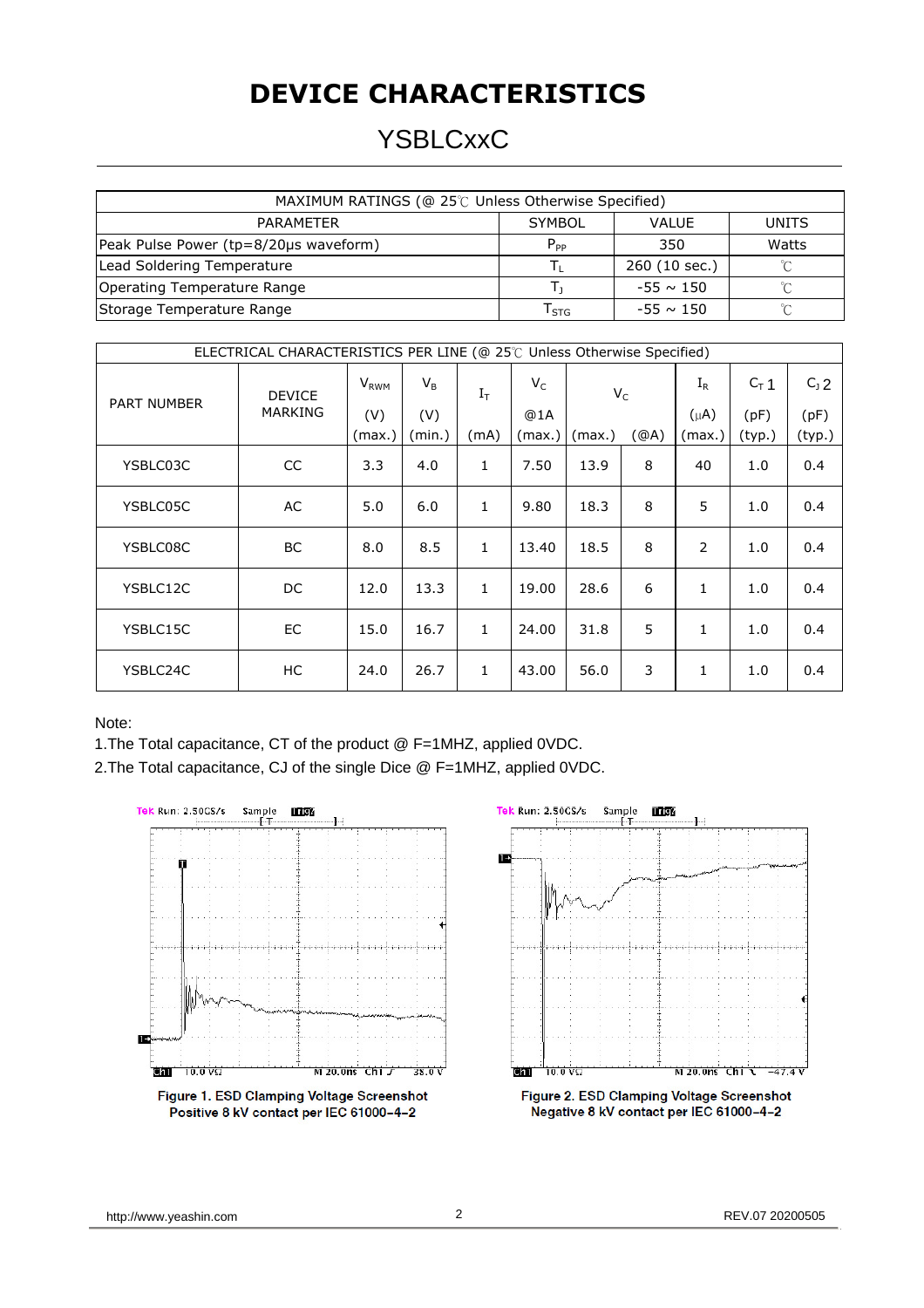### **DEVICE CHARACTERISTICS**

**YSBLCxxC** 



**Figure 3. 8 /20us Pulse Waveform**



**Figure 4. Power Derating Curve**



**Figure 5. Normalized Capacitance vs. Reverse Voltage**





**Figure 6. Clamping Voltage vs. Peak Pulse Current**

http://www.yeashin.com 3 8 REV.07 20200505